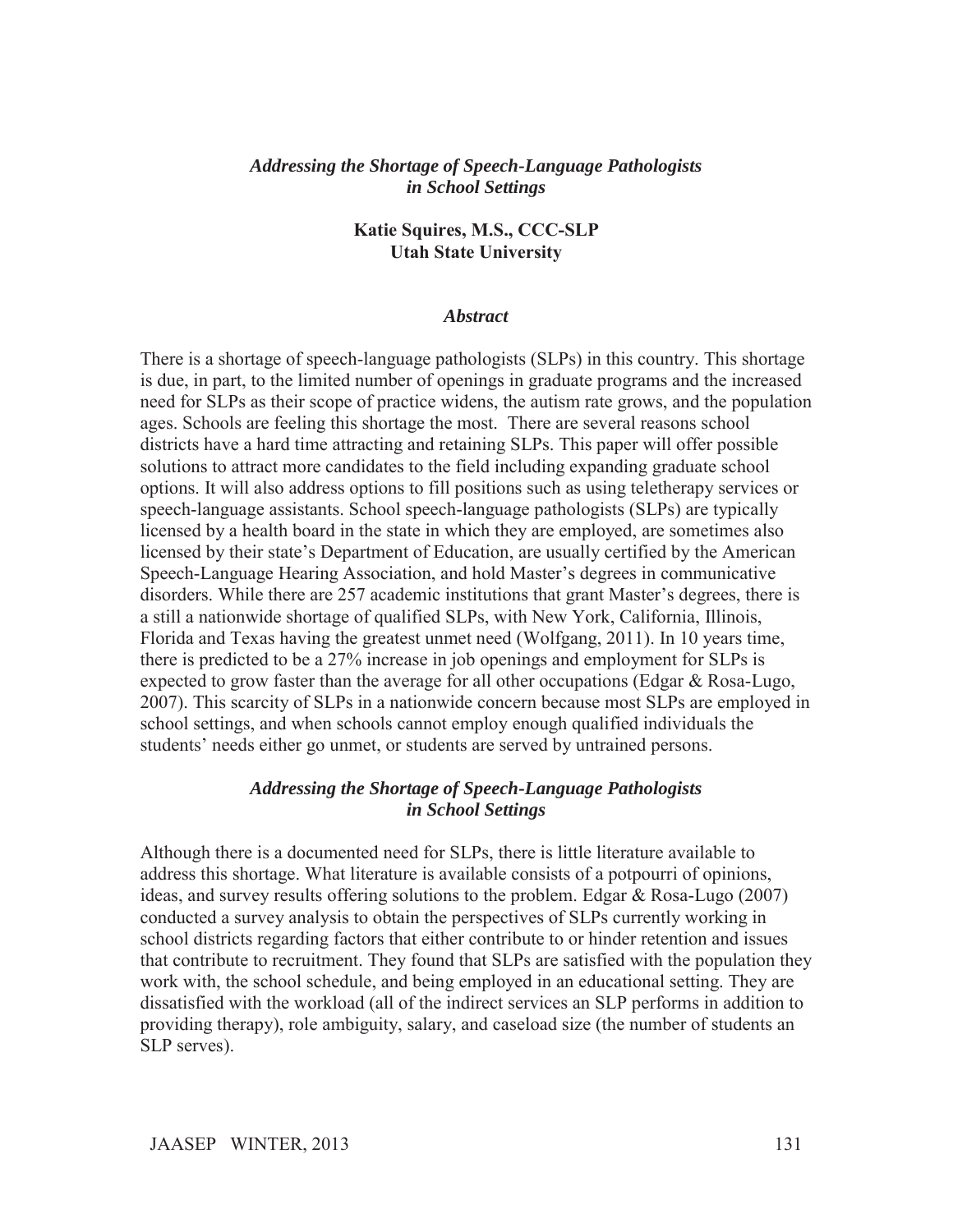# *The Problem*

Children are feeling the greatest impact of the national shortage of school SLPs because speech-language services are sometimes performed by uncertified personnel or not at all (Edgar & Rosa-Lugo, 2007). And the problem is expected to grow worse. It was estimated that 26,000 additional SLPs would be needed between the years of 2002 and 2012 just to meet current demand (Edgar & Rosa-Lugo, 2007). There are several reasons that schools have such a difficult time recruiting and retaining qualified SLPs.

Salary is one factor that plays into recruitment. Speech-language pathologists in the schools are sometimes on a teacher pay scale and represented by the teachers' union. This hinders school districts from offering competitive wages when hiring SLPs. On the other hand, skilled nursing facilities, private clinics, hospitals, universities, and staffing agencies have more flexibility in negotiating salary when recruiting the limited number of SLPs on the job market. Surveys from the American Speech-Language-Hearing Association report the median salary of an academic SLP was \$58,000 in 2010 (Brook, 2010) compared to \$70,000 in 2011 for those working in the healthcare field (Brook, 2011). It is worth noting that the majority of school-based SLPs work nine to ten months, compared to healthcare SLPs who typically work 12 months.

Another reason schools have such a large number of positions to fill is the high turnover rate of SLPs due to job dissatisfaction. This includes stress from growing workloads, lack of resources, lack of recognition, few opportunities for promotion, professional isolation, and not having input on decisions (Edgar & Roas-Lugo, 2007).

One reason SLPs may have larger caseloads and workloads is because their scope of practice continues to grow. According to ASHA (2007), SLPs evaluate and treat communication disorders and swallowing in the following areas: speech sound production (articulation, apraxia of speech, dysarthria, ataxia, dyskinesia), resonance (hypernasality, hyponasality, cul-de-sac resonance, mixed resonance), voice (phonation quality, pitch, loudness, respiration), fluency (stuttering, cluttering), language (comprehension and expression: phonology, morphology, syntax, semantics, pragmatics, literacy, reading, writing, spelling, prelinguistic communication, paralinguistic communication), cognition (attention, memory, sequencing, problem solving, executive functioning), feeding and swallowing (oral, pharyngeal, laryngeal, esophageal, orofacial mycology, tongue thrust, oral-motor functions). In the school setting, one SLP often must treat many of these conditions, sometimes at the same time while students work in groups, a challenging task at best.

School SLPs are usually assigned to work with children who have autism. Recent news articles reported that the Centers for Disease Control and Prevention released a study that suggests a 23% increase in autism cases from 2006 to 2008. One in 88 American children are now on the autism spectrum (Weintraub, 2012). This is just one area where the demand for SLPs is climbing dramatically.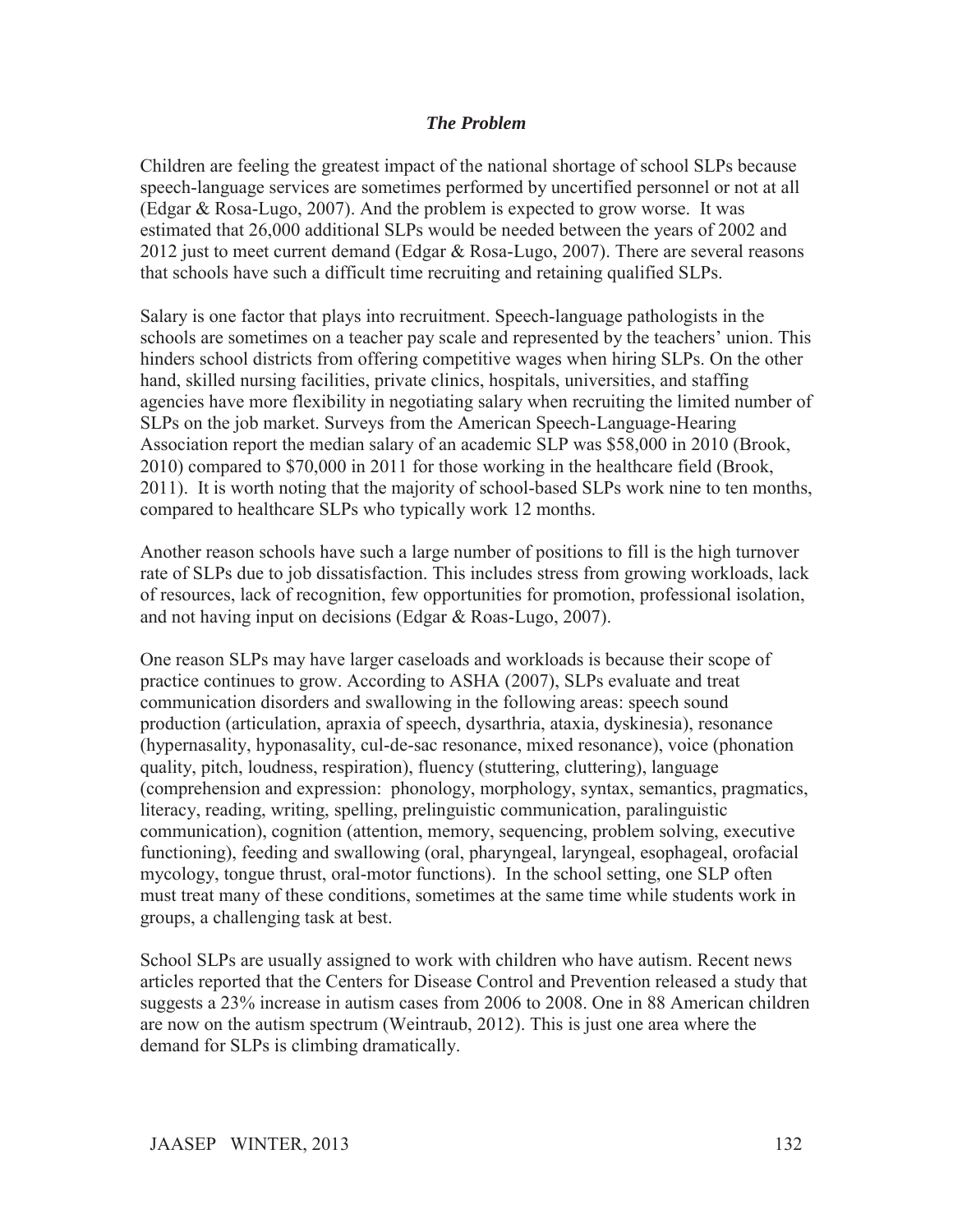In addition to a growing need for SLPs, Flahive & Wright (2006) predicted that 50% of school SLPs will be eligible for retirement by 2021. Unless the number of new SLPs increases substantially, the shortage will widen further.

As 77 million Baby Boomers age, the need for care in skilled nursing facilities, hospitals, home care, and rehabilitation clinics will increase. This will create a bigger demand for SLPs in these settings, which may come at the expense of filling SLP positions in schools. As mentioned earlier, health settings tend to pay higher wages than schools and are often able to offer financial incentives to attract personnel. The need for SLPs is not just in the United States. U.S. firms must compete with their counterparts overseas when trying to attract qualified workers. The job advertisements in the *ASHA Leader* and *Advance*, two publications directed toward SLPs, continuously advertise openings in other countries.

When it comes to training future SLPs, university graduate programs are limited on how many students they can accept. The number of students applying far outnumbers the available slots. There could be a number of reasons for this. But one reason is that these programs are accredited by ASHA, which sets a low faculty/student ratio that precludes many training programs from expanding and prevents others from starting (Rosa-Lugo, Rivera, McKeown, 1998).

# *Possible Solutions*

# **Training on the Job**

To address the shortage of school SLPs, school districts, universities, and state agencies may have to get more creative. In Florida, for example, a shortage of SLPs encouraged several school districts and a nearby university to form a consortium that created a graduate cohort program for SLPs (Edgar & Rosa-Lugo, 2007). The university provided the training, sometimes in the evening, while the school districts agreed to give students time off so they could attend classes and engage in clinical requirements. Some districts even allowed their employees to continue to receive healthcare benefits, seniority, and – in some cases – salary. In return, the SLP students agreed to continue working in the public school setting for a certain number of years (Edgar & Rosa-Lugo, 2007).

While this option seems reasonable, it is not a quick fix. To complete a master's degree while maintaining a full-time job takes several years. In the meantime, huge caseload sizes are burning out SLPs already in the workforce. Many states, such as Indiana, do not limit the number of students an SLP can have on a caseload.

### **SLP Assistants**

Many suggestions have been offered to alleviate the burden on school SLPs. One suggestion is to use support personnel such as speech-language assistants (SLAs) to help with the SLP's workload. However, ASHA guidelines limit the role of support personnel and also impose specific supervisory standards. As a result, the SLP's additional supervisory load may not result in a total decrease in the workload and, in the meantime, students may be subjected to compromised quality of care (Breakey, 1993).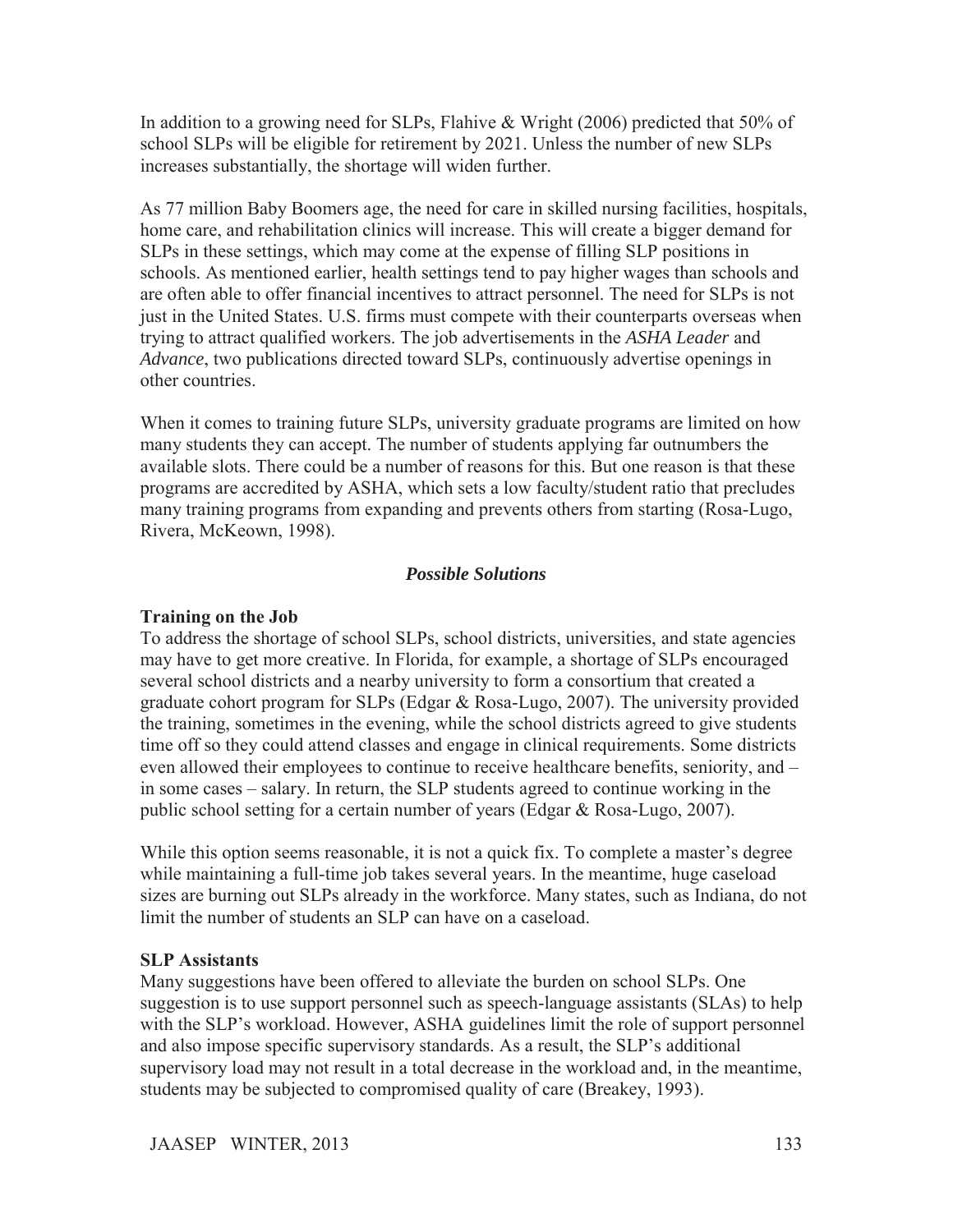The requirements of speech assistants vary by state. Indiana, for example has three levels of assistants, with requirements ranging from a high school degree to a bachelor's degree. In some states, speech assistants can perform direct therapy even if the SLP is not in the room. This raises the question of how well a person who may or may not even have a bachelor's degree can perform direct therapy that is otherwise performed by a SLP who graduated with a master's degree, clocked clinical hours, passed a national exam, and was supervised for a fellowship year by another SLP. It could also lead cash-strapped school districts to eliminate SLP jobs in favor of hiring more assistants (Breakey, 1993).

### **Teletherapy**

Another possible solution is teletherapy, which is also called telepractice. ASHA believes that if done properly, teletherapy has the potential to improve access to speech-language services (ASHA, 2010) for children who live in high-need areas. Teletherapy allows an SLP to work with a student using a webcam and high-speed Internet connection. The SLP and student can see each other on their computer screens. Software also allows interaction between therapist and student as they perform tasks using the computer. Sometimes an assistant is in the room to help the student. As technology advances and the Internet gets faster, many school districts are turning to teletherapy as a way to provide services to their students.

Some school districts are discovering benefits with the teletherapy approach. First, by excluding travel time, it allows the district to pay the SLP only when his or her services are used. Second, it could allow the district to find SLPs who specialize in specific areas such as stuttering. Third, it allows districts to hire an SLP who does not live in the immediate area of the school, which widens the talent pool.

There are some limitations to teletherapy, however. First, the SLP must be licensed in the state where the student is located. This means if he or she is performing teletherapy for another state, the SLP will need more than one license. In some states this might require a state board license and a department of education license. Also, it is difficult to perform some evaluations and perform therapy via teletherapy. Children with oral motor problems, for example, require an oral mechanism exam, which needs to be performed in person. There are also children who benefit from tactile stimulation (i.e., tongue depressors) when learning how to coordinate their articulators (mouth, lips, tongue). Providing therapy over a computer precludes that intervention.

### **Financial Incentives**

Some states and school districts have found success by offering scholarships, extra stipends, and loan forgiveness to attract school SLPs. The State of Washington, for example, offers loan forgiveness to those working in Title I schools (Office of Superintendent of Public Instruction, n.d.). In Nevada, SLPs could qualify for a 5% salary supplement above the annual salary (Nevada Speech Language Hearing Association, n.d.b) and student loan forgiveness (Nevada Speech Language Hearing Association, n.d.a).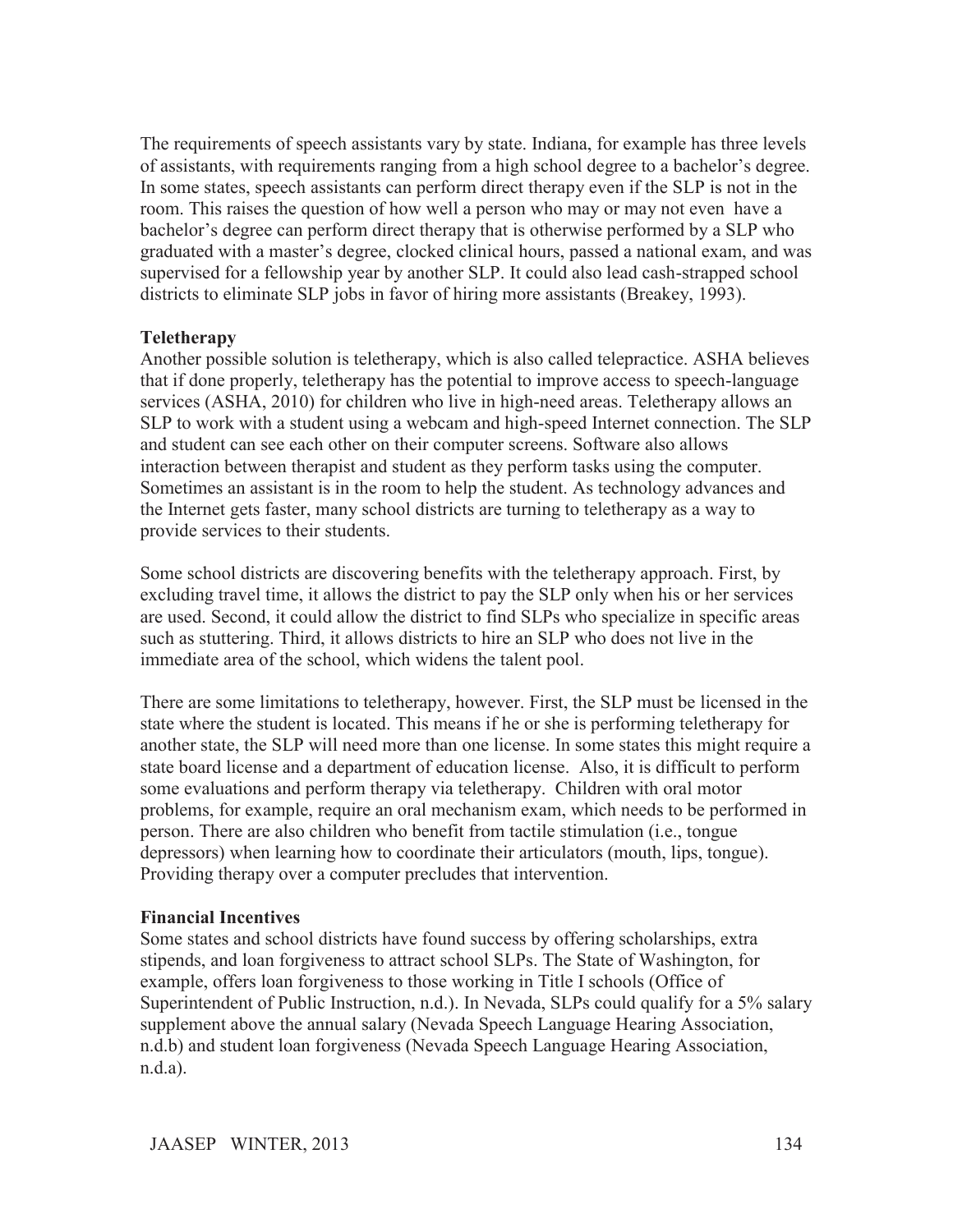## **Bachelor's Level SLPs**

In order to make up for the short supply of SLPs, some have suggested licensing bachelor level therapists. In fact, Nevada allows professionals with only a bachelor's degree to work in the public schools.

One serious problem with this is that undergraduate training in communication disorders is limited because it is expected that students will go on to earn a master's degree. Students with a bachelor's degree in communication disorders lack coursework in assessment and evaluation, treatment, educational impact, and supervised clinical experience (Indiana Speech Language Hearing Association, n.d.).

Further, therapy provided by a bachelor's level therapist does not qualify for Medicaid reimbursement under current laws. In addition, it creates a two-tiered system of therapy, with a lower level of therapy being offered in public schools and a higher level in hospitals and skilled nursing facilities (Indiana Speech Language Hearing Association, n.d.). Using therapists who are not fully trained may lead to over-identification or misidentification of students with special needs (Indiana Speech Language Hearing Association, n.d.). In the end, students may not get the proper therapy, which could unnecessarily extend therapy and cost even more money.

# **5-Year Masters Degree Programs**

Instead of certifying and licensing SLPs with only a bachelors degree, a better solution may be a five-year master's program. This allows students to enter the job market quicker while shaving off a year of college expenses. Marywood University in Scranton, Pa., The University of Texas at El Paso, LaSalle University in Philadelphia, Pa., and Calvin College in Grand Rapids, Mich., are a few schools offering a five-year program. In this five-year period, students take undergraduate and graduate classes and gain experience in clinical work. In addition to taking a year off a traditional program, a five-year program allows students to continue into the master's phase without having to complete a bachelor's degree and then reapply for a limited number of spots in a master's program.

### *Conclusion*

While there is a documented shortage of SLPs in school settings, many locales are pursuing options to alleviate the shortage. Offering five-year programs that include a Master's degree, employing speech-language assistants to decrease the burden on SLPs, competing with health care settings by offering stipends and tuition reimbursements, and providing teletherapy to areas unable to attract SLPs are all being explored to address the SLP shortage. Continuing innovations with sound evaluation will be necessary to identify the most effective, practical approaches to this chronic SLP shortage; approaches that will also protect the integrity of the therapy provided to students in K-12 schools.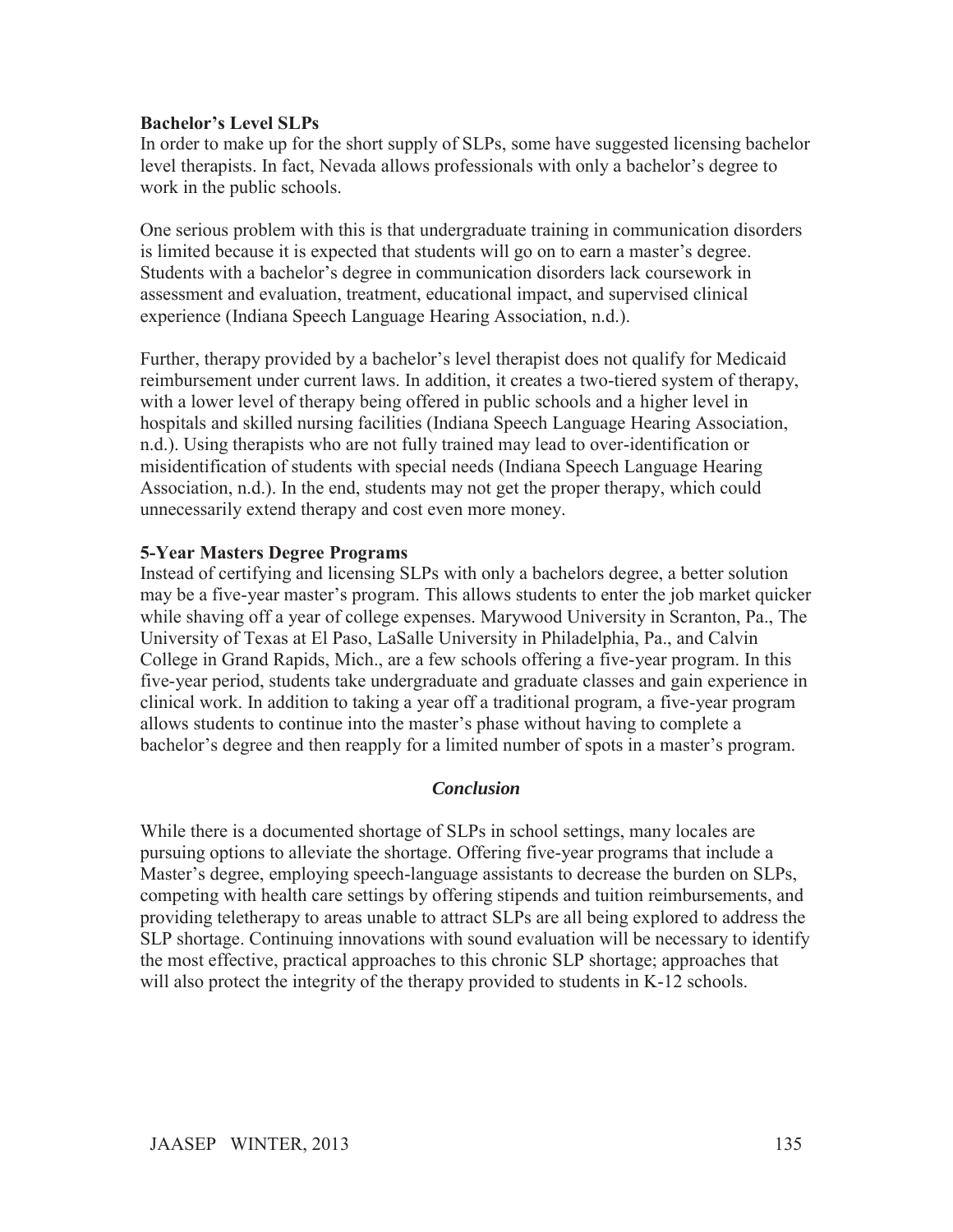#### *References*

- American Speech-Language-Hearing Association. (2010). *Schools Survey report: SLP salary trends 2004-2010*. Retrieved from: www.asha.org
- American Speech-Language-Hearing Association. (2010). *Professional Issues in Telepractice for Speech-Language Pathologists* [Professional Issues Statement]. Retrieved from: www.asha.org/policy

American Speech-Language-Hearing Association. (2007). *Scope of practice in Speech-Language Pathology* [Scope of Practice]. Retrieved from: www.asha.org/policy

Breakey, L.K. (1993). Support personnel: Times change. *American Journal of Speech- Language Pathology, 2*, 13-16.

Calvin College (n.d.) *Twenty most frequently asked questions*. Retrieved from: http://www.calvin.edu/academic/cas/academics/speech pathology/faqs/twenty-most-frequently-asked-questions.4.13.12.pdf

- Edgar, D.L. & Rosa-Lugo, L.I. (2007). The critical shortage of speech-language pathologists in the public school setting: Features of the work environment that affect recruitment and retention. *Language Speech, and Hearing Services in Schools, 38,* 31-46.
- Flahive, L. & Wright, C. (2006). *Moving forward: Addressing the shortage of SLPs in the schools.* Seminar presented at the American Speech-Language-Hearing Association annual convention.
- Indiana Speech Language Hearing Association. (n.d.) *Talking points: Maintaining standards for SLPs*. Retrieved from: http://www.islha.org/resources/Documents/TalkingPointsLoweringofStandards.p

df

La Salle University. (n.d.) *Speech-Language Hearing Science*. Retrieved from: http://www.lasalle.edu/schools/snhs/slh/

Marywood University. (n.d.). *Graduate Catalog: Speech-Language Pathology Program*. Retrieved from:

http://www.marywood.edu/academics/gradcatalog/ehd/speech.html

Mosheim, J. (n.d.) Results of the 2011 annual salary survey. *Advance for Speech-Language Pathologists & Audiologists.* Retrieved from: http://speech-languagepathology-audiology.advanceweb.com/Salary-Information/Salary-Survey/Resultsof-the-2011-Annual-Salary-Survey.aspx

- Nevada Speech Language Hearing Association. (n.d.a). *Designated teacher shortage areas for Nevada and Information about student loan forgiveness, deferments, and reduction opportunities for teachers with certain types of student loans*. Retrieved from: http://www.nvsha.org/Loan\_Forgiveness.html
- Nevada Speech Language Hearing Association. (n.d.b) *School-Based 5% Salary Supplement Information*. Retrieved from: http://www.nvsha.org/5\_Supplement.html

Office of Superintendent of Public Instruction. (n.d.). *Teacher loan forgiveness*. Retrieved from: http://www.k12.wa.us/Title1/Title1/LoanForgiveness.aspx

Rosa-Lugo, L.I., Rivera, E.A., & McKeown, S.W. (1998). Meeting the critical shortage